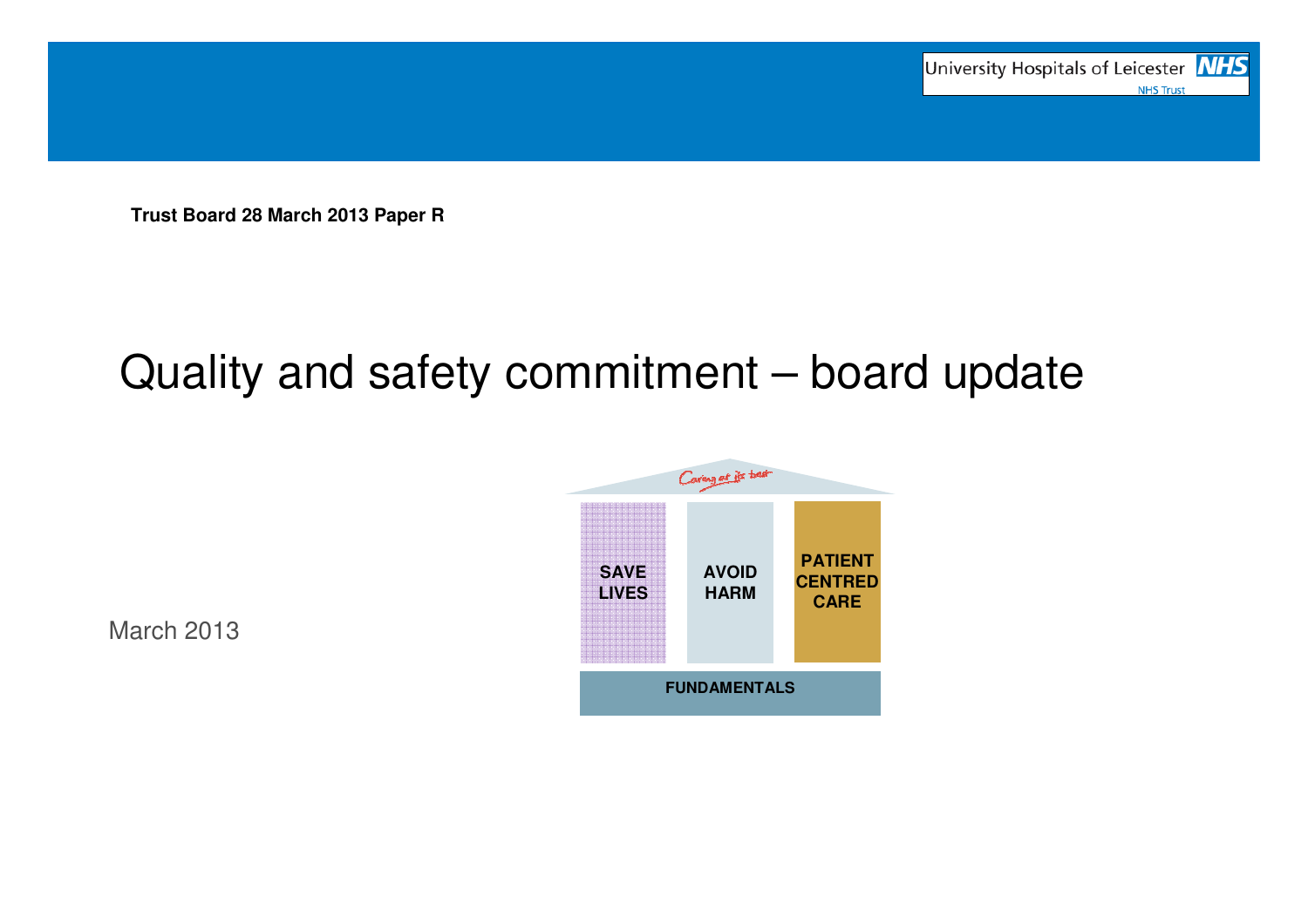#### Objectives for today



**Recap on the quality & safety commitment**

**2 minutes**

**Discuss high-level charters for a priority area for each goal**•Other areas will be reviewed at the next board session**215 minutes**

**3**

**Review time-table for future board updates 3 minutes**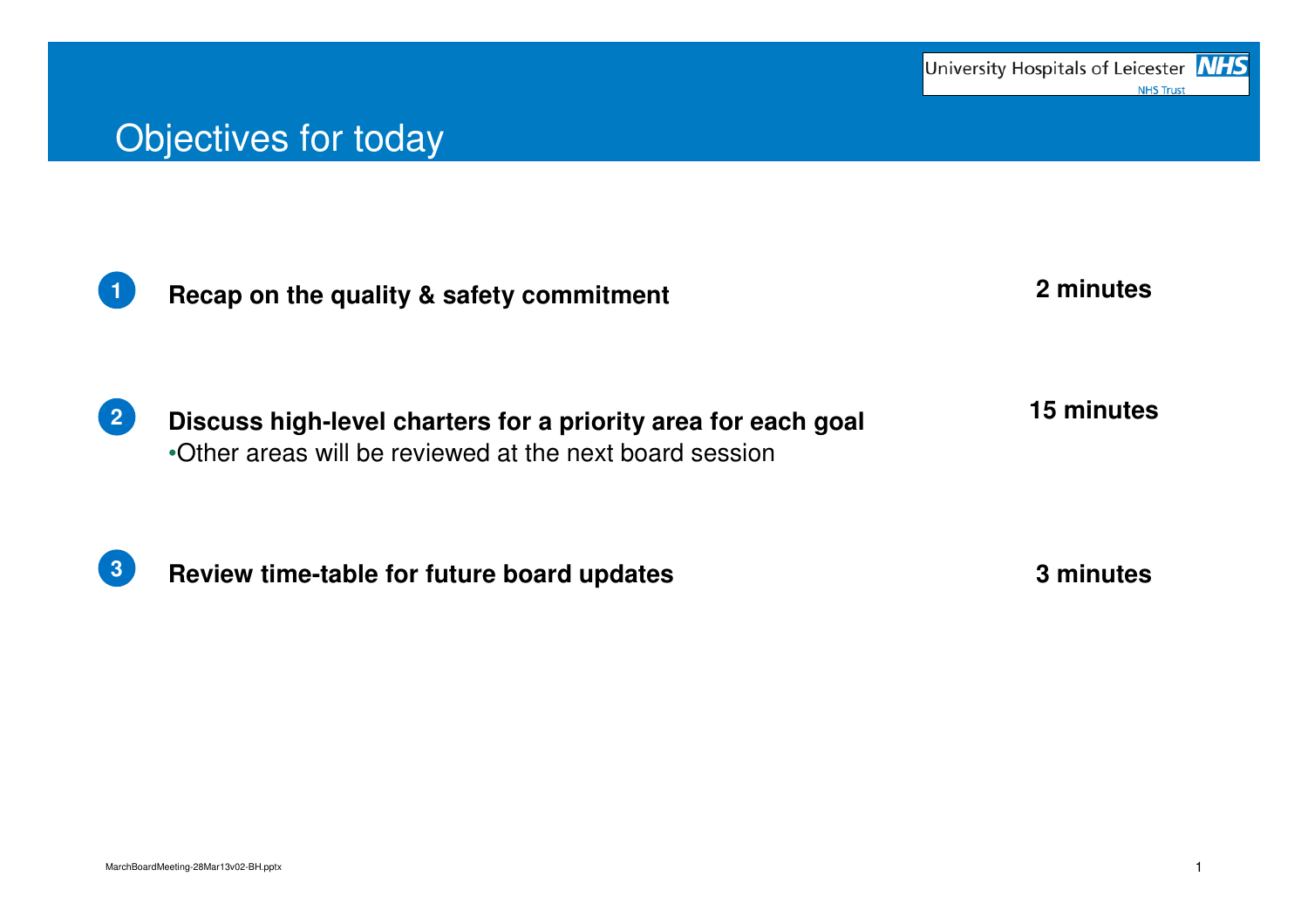# High level timeline: developing the quality & safety commitment

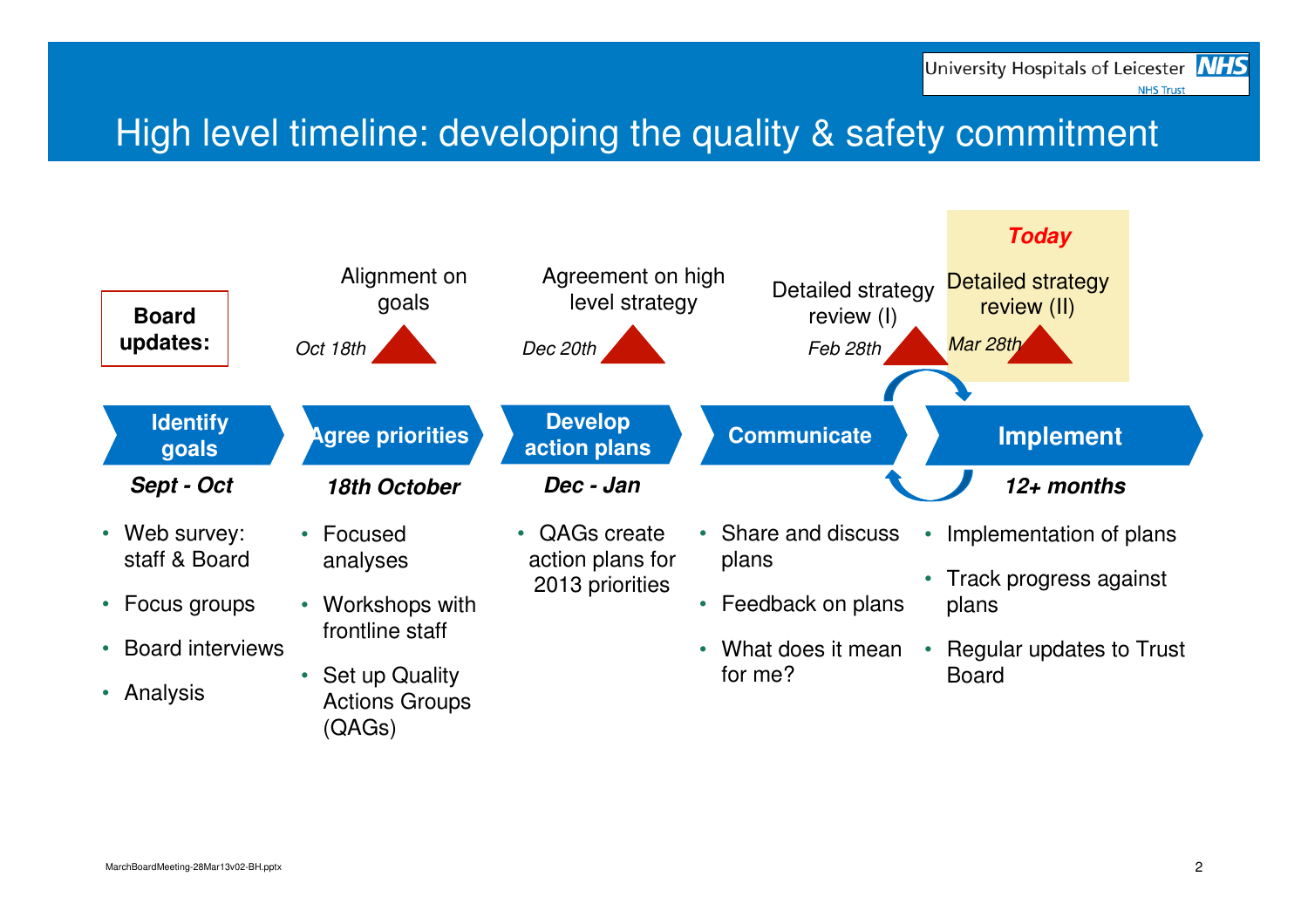#### Will focus on four quality priorities today

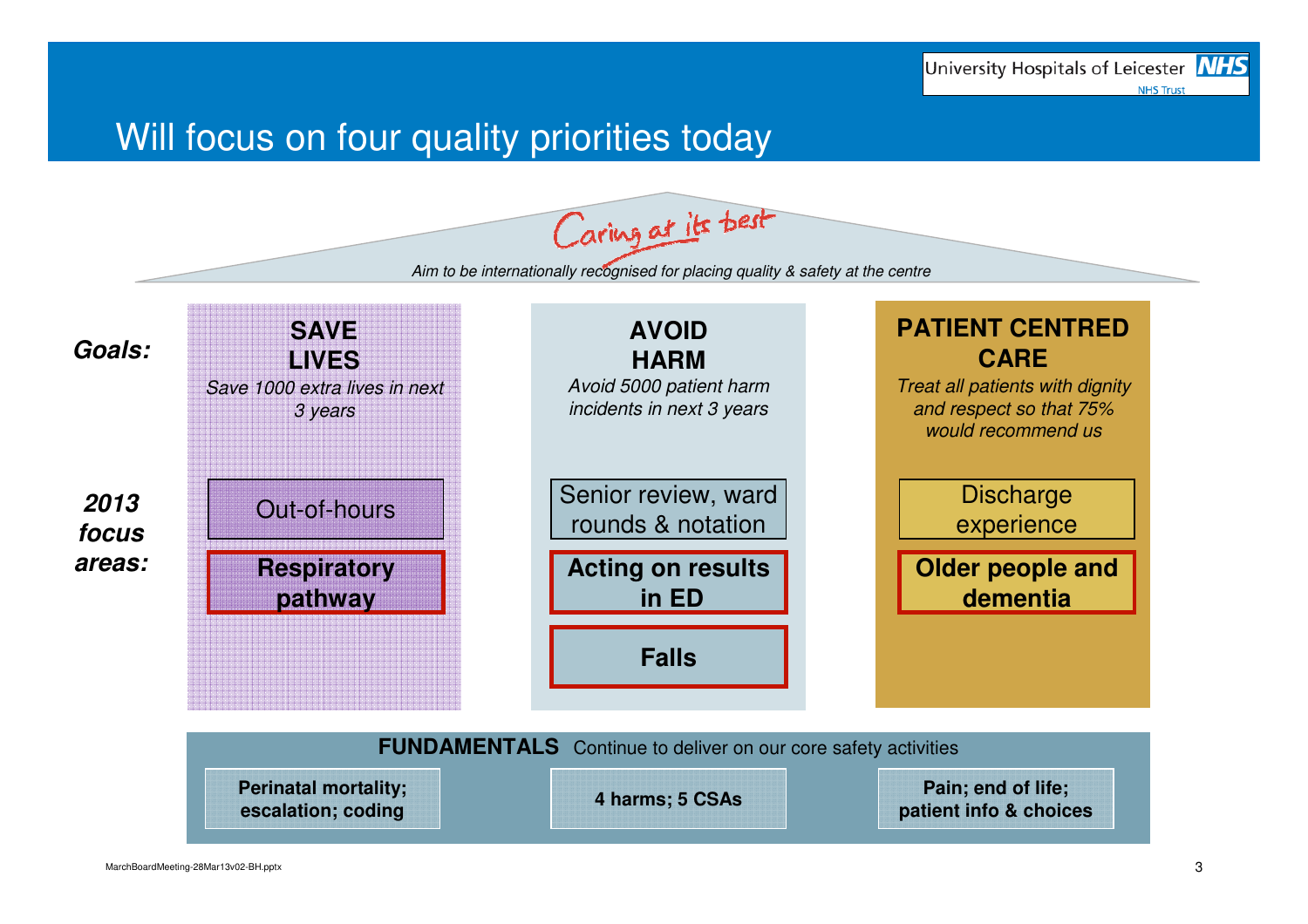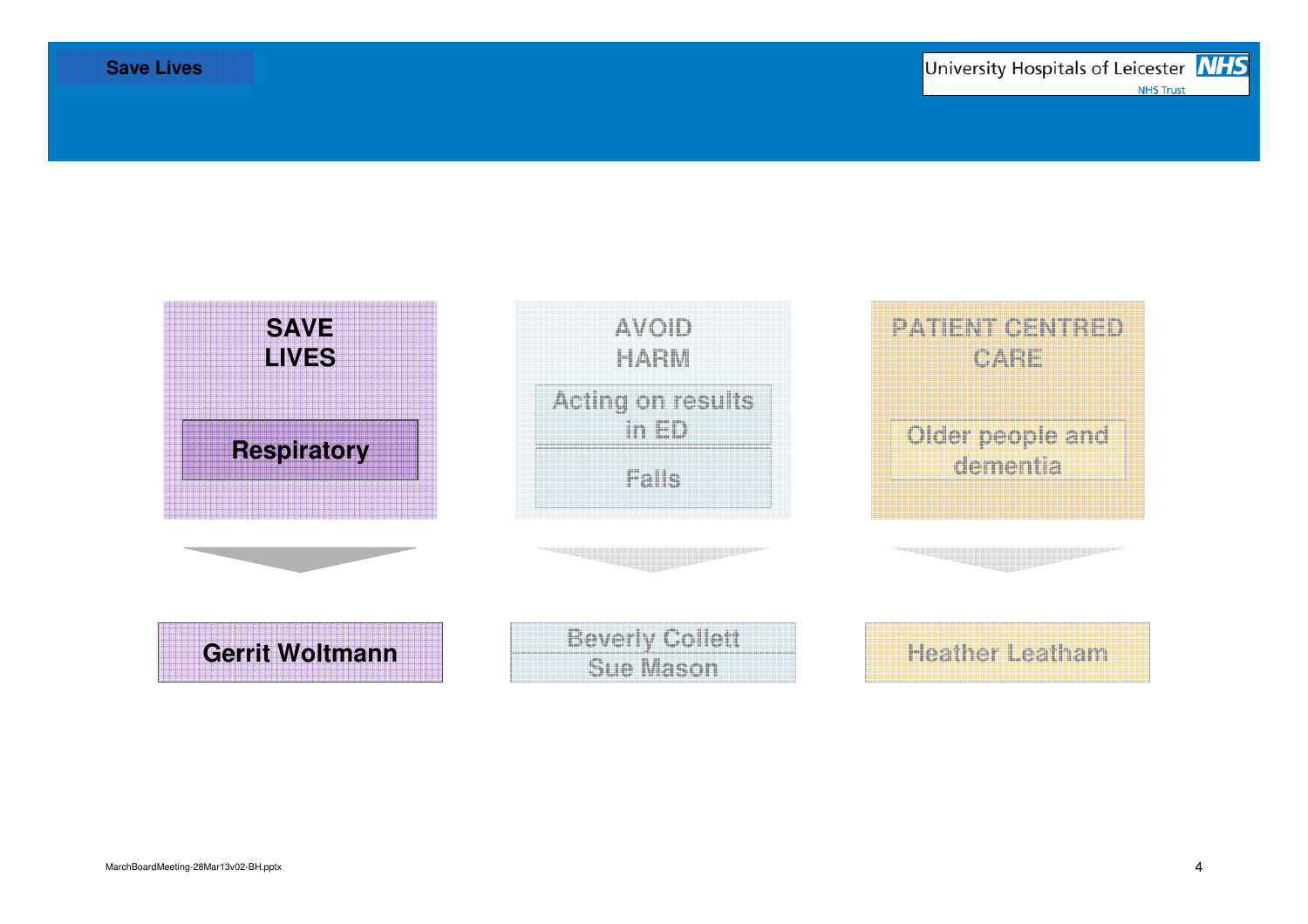# Save Lives charter: Respiratory pathway

| What is the issue?                                                                                                                                                                                 | <b>Key metrics</b>                                                                                                                                       | <b>Interdependencies</b>                                              |
|----------------------------------------------------------------------------------------------------------------------------------------------------------------------------------------------------|----------------------------------------------------------------------------------------------------------------------------------------------------------|-----------------------------------------------------------------------|
| Mortality tracks national average, but high<br>amongst peer group<br>• UHL vs. Uni. trust average SHMI 105 vs. 92<br>Target: save 1000 extra lives in next 3 years<br>(stretch target: SHMI of 86) | <b>SHMI</b><br><b>Primary measure</b><br>+ crude mortality<br>• For monthly tracking (6m delay for SHMI)<br>+ specific metrics<br>Resp: time to transfer | • Nerve Centre roll-<br>out<br>5 CSAs<br>Harm free care<br>initiative |

| <b>Resources</b>                                                                                                                                                                | <b>Planned activities</b>                |                                    |                                                                                                                          |                                                                                          |      |     |     |     |           |
|---------------------------------------------------------------------------------------------------------------------------------------------------------------------------------|------------------------------------------|------------------------------------|--------------------------------------------------------------------------------------------------------------------------|------------------------------------------------------------------------------------------|------|-----|-----|-----|-----------|
| <b>Executive lead</b>                                                                                                                                                           |                                          |                                    |                                                                                                                          |                                                                                          | 2013 |     |     |     |           |
| <b>Kevin Harris</b><br><b>Quality Action Group</b>                                                                                                                              | <b>Action</b>                            | Jan                                | Feb                                                                                                                      | Mar                                                                                      | Apr  | May | Jun | Jul | Owner     |
| <b>Gerrit Woltmann</b><br>Caroline Barclay<br>Steve Jackson<br><b>Abbey Millet</b><br>Rebecca<br><b>Broughton</b><br><b>Associated</b><br><b>Catherine Free</b><br>Shabana Khan | Pathway / process<br><b>improvements</b> |                                    |                                                                                                                          | Identify blockers & mitigants to<br>Engage EMAS,<br>send resp. patients to GH<br>ED, AMU |      |     |     |     | <b>GW</b> |
|                                                                                                                                                                                 | <b>Reinforce best practice</b>           | Utilise findings of care<br>GH-LRI |                                                                                                                          |                                                                                          |      |     |     |     | GW/CF     |
|                                                                                                                                                                                 | <b>Cultural changes</b>                  |                                    | bundle audit<br>secondments?<br>Publish consultant / ward level data<br>(Pathway redirection / CAP guideline compliance) |                                                                                          | AM   |     |     |     |           |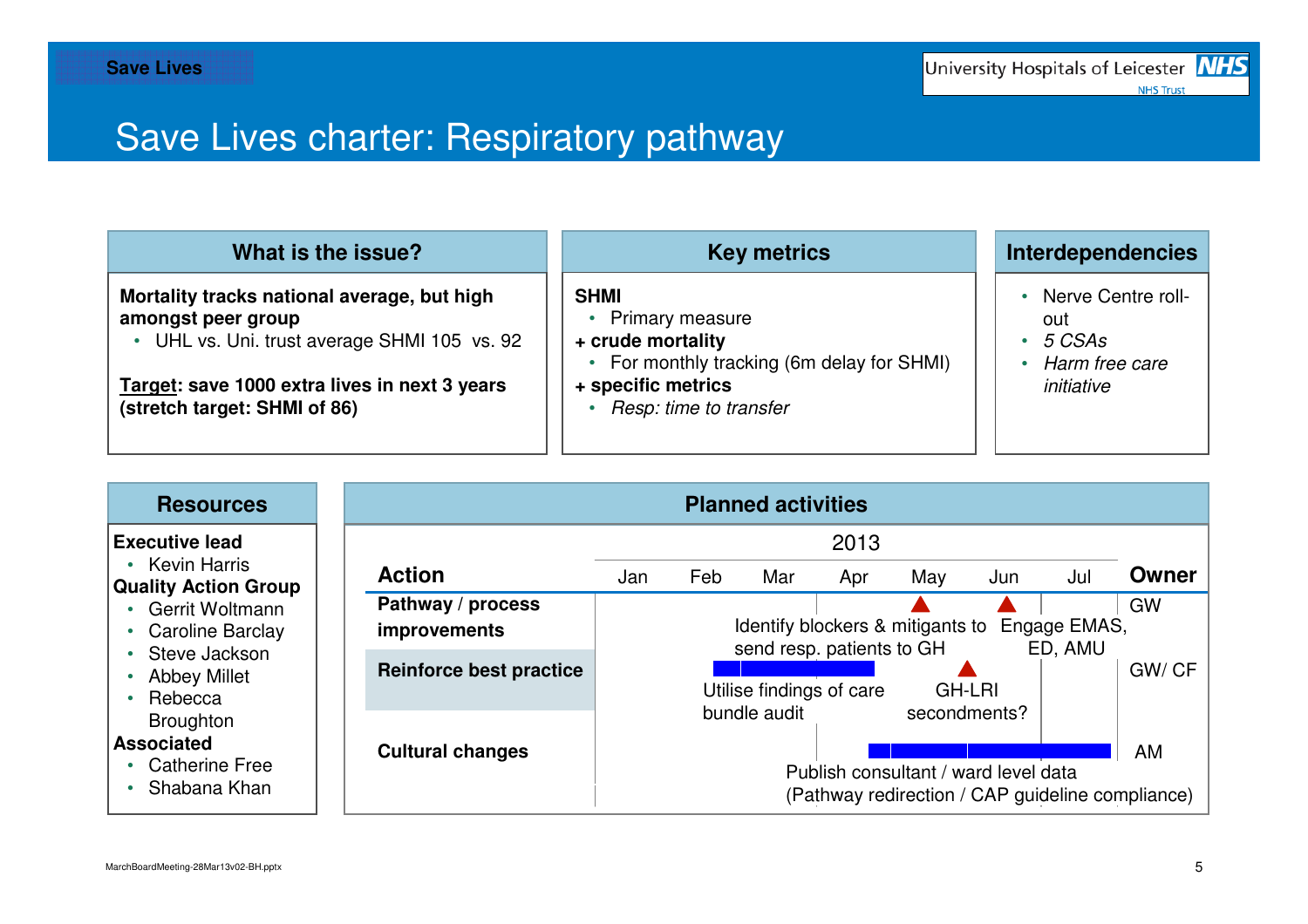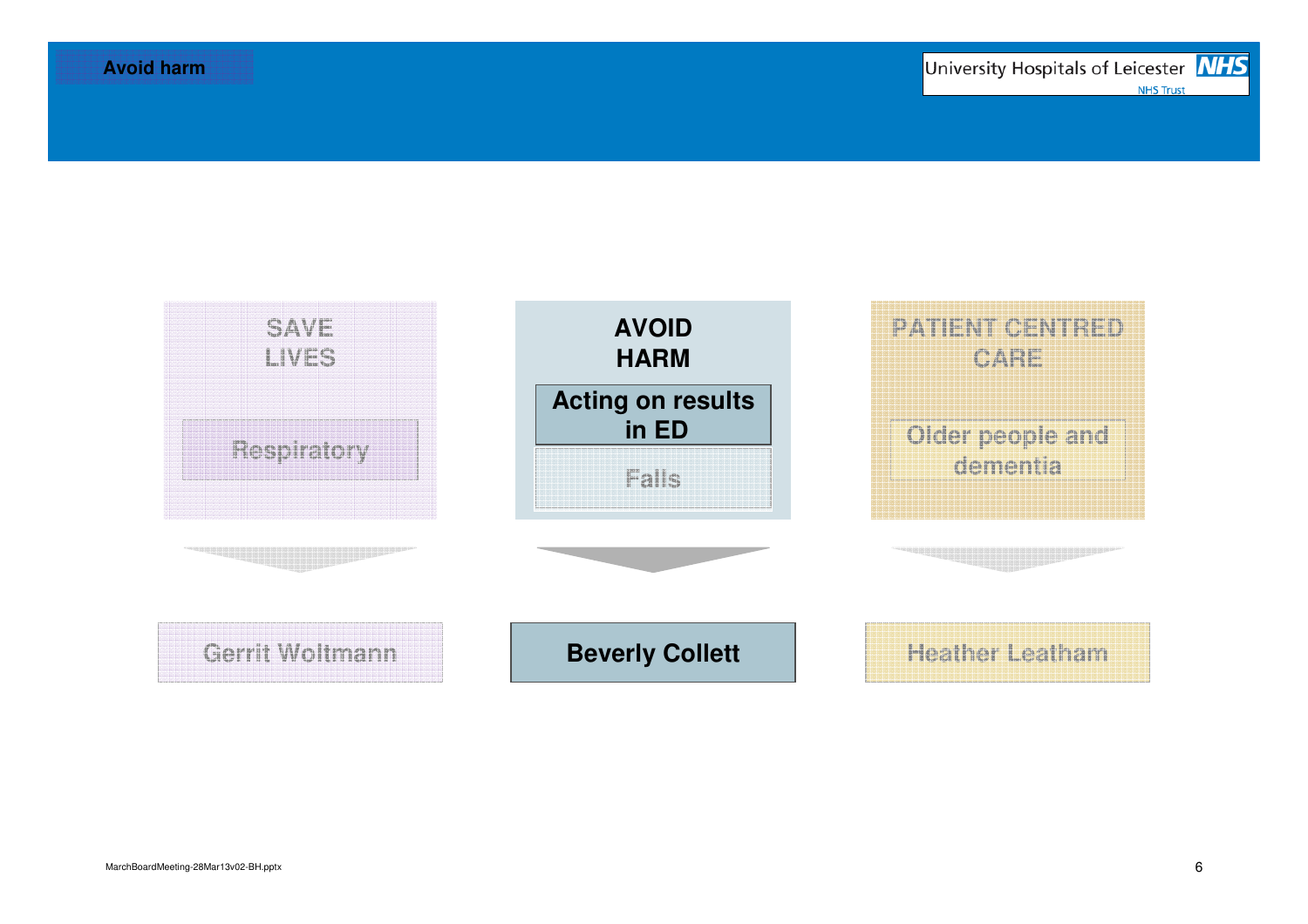# Avoid harm charter: Acting on results

| What is the issue?                                                                            | <b>Key metrics</b>                                                                      | <b>Interdependencies</b>                                      |
|-----------------------------------------------------------------------------------------------|-----------------------------------------------------------------------------------------|---------------------------------------------------------------|
| 23.4 K clinical and non clinical<br>incidents reported via Datix in past<br>$\mathsf{year}^1$ | <b>Safety thermometer</b><br>Number of patient harm incidents                           | <b>Right Place work</b><br>5 CSAs<br>• Save lives work-stream |
| Target: Avoid 5000 patient harm<br>incidents in next 3 years                                  | + specific metrics<br>$\frac{1}{4}$ scans not reported with 24hrs / #<br>abnormal scans | Infection prevention<br>Harm free care initiative             |

| <b>Resources</b>                                                                               | <b>Planned activities</b>          |                                                                                                               |     |                                                          |     |           |  |  |
|------------------------------------------------------------------------------------------------|------------------------------------|---------------------------------------------------------------------------------------------------------------|-----|----------------------------------------------------------|-----|-----------|--|--|
| <b>Executive lead</b><br>• Suzanne Hinchliffe                                                  |                                    | 2013                                                                                                          |     |                                                          |     |           |  |  |
| <b>Quality Action Group</b>                                                                    | <b>Action</b>                      | Feb                                                                                                           | Mar | Apr                                                      | May | Owner     |  |  |
| • Beverly Collett<br>• Claire Rudkin                                                           | <b>Agree standards</b>             | ▲ Agree standards for imaging reporting and tracking<br>Engage all radiology and ED staff<br>Track and report |     |                                                          |     |           |  |  |
| • Ruth Denton-Beaumont<br>• Carole Ribbins<br>• Sue Mason                                      | <b>Communicate</b>                 |                                                                                                               |     |                                                          |     |           |  |  |
| • Sue Carr<br>Associated                                                                       | <b>Baseline and track</b>          |                                                                                                               |     |                                                          |     |           |  |  |
| • Moira Durbridge<br>• Julia Ball_<br>• John Isherwood<br>• Matthew Metcalfe<br>• Ben Teasdale | <b>Reward / Hold</b><br>to account |                                                                                                               |     | Publish league tables and acknowledge<br>high performers |     | <b>BT</b> |  |  |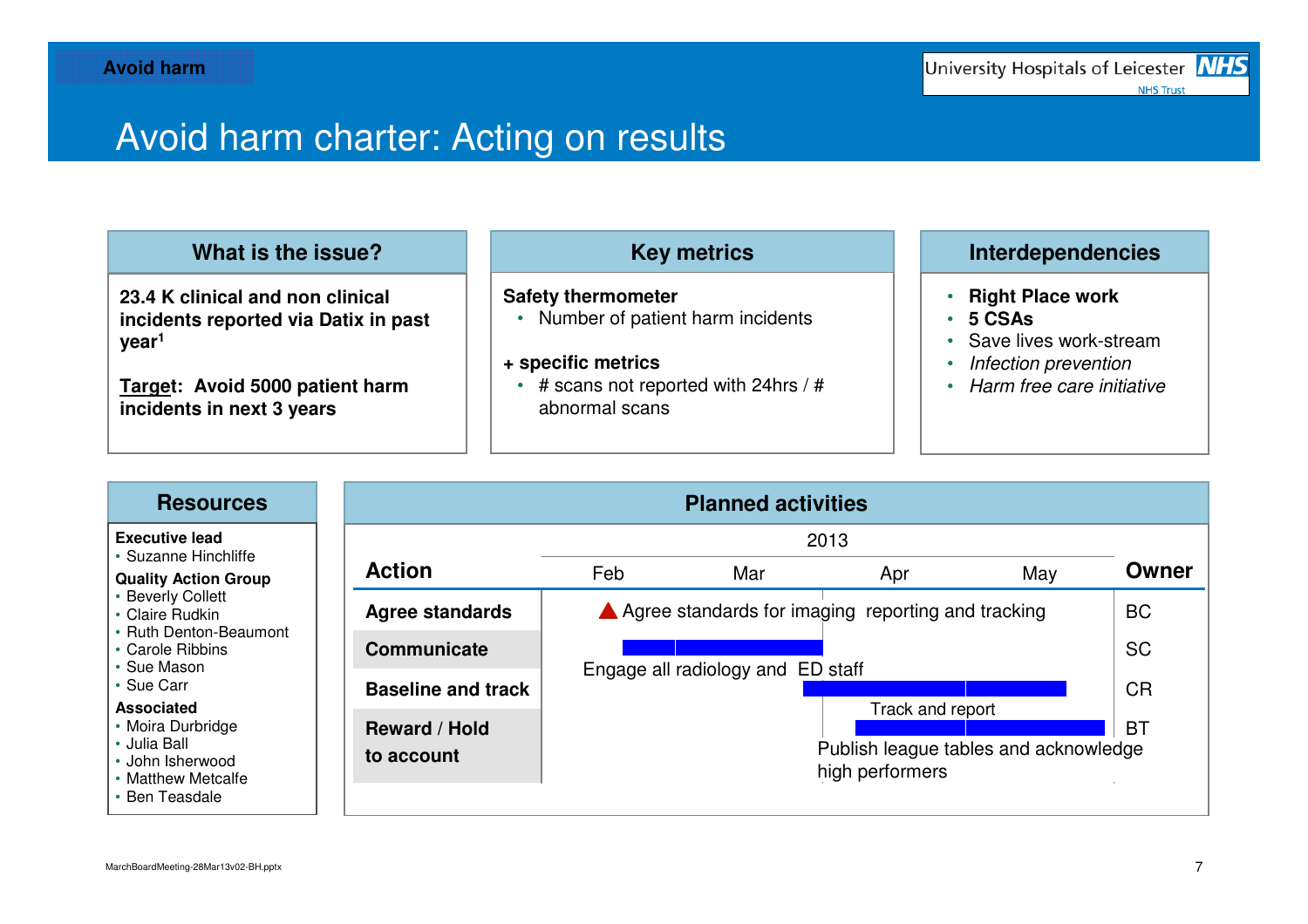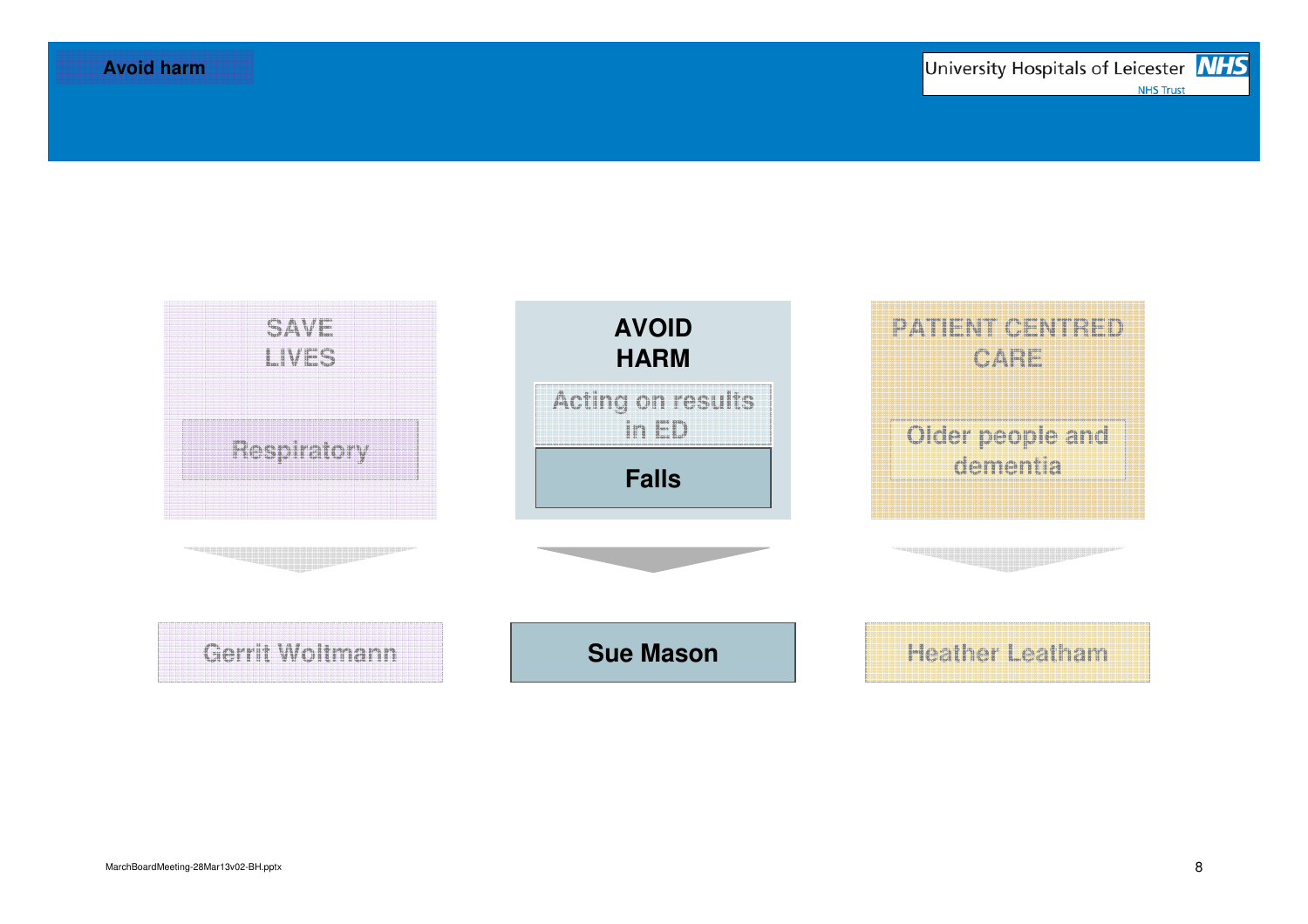## Avoid harm charter: Falls

| What is the issue?                                                                            | <b>Key metrics</b>                                            | <b>Interdependencies</b>                                              |
|-----------------------------------------------------------------------------------------------|---------------------------------------------------------------|-----------------------------------------------------------------------|
| 23.4 K clinical and non clinical<br>incidents reported via Datix in past<br>$\mathsf{year}^1$ | <b>Safety thermometer</b><br>Number of patient harm incidents | • Save lives work-stream<br><b>Right Place work</b><br>$\cdot$ 5 CSAs |
| Target: Avoid 5000 patient harm<br>incidents in next 3 years                                  |                                                               | Infection prevention<br>• Harm free care initiative                   |

| <b>Resources</b>                                                            | <b>Planned activities</b>       |                      |                                                                               |     |                        |           |  |  |
|-----------------------------------------------------------------------------|---------------------------------|----------------------|-------------------------------------------------------------------------------|-----|------------------------|-----------|--|--|
| <b>Executive lead</b>                                                       |                                 |                      | 2013                                                                          |     |                        |           |  |  |
| • Suzanne Hinchliffe<br><b>Quality Action Group</b>                         | <b>Action</b>                   | Feb                  | Mar                                                                           | Apr | May                    | Owner     |  |  |
| • Carole Ribbins<br>• Sue Mason                                             | <b>Develop solutions</b>        | Agree standards      |                                                                               |     |                        | <b>SM</b> |  |  |
| • Ruth Denton-Beaumont<br>• Sue Carr                                        |                                 | and prioritise wards |                                                                               |     |                        |           |  |  |
| • Beverly Collett<br>• Claire Rudkin                                        | <b>Education &amp; training</b> |                      | Roll-out Nurse & HCA                                                          |     |                        | <b>SM</b> |  |  |
| <b>Associated</b>                                                           | <b>Motivate</b>                 |                      | training                                                                      |     |                        | <b>CR</b> |  |  |
| • Moira Durbridge<br>• Julia Ball<br>• John Isherwood<br>• Matthew Metcalfe |                                 |                      | Older people's team<br>to coach under performers to standards, and # of falls |     | Publish ward adherence |           |  |  |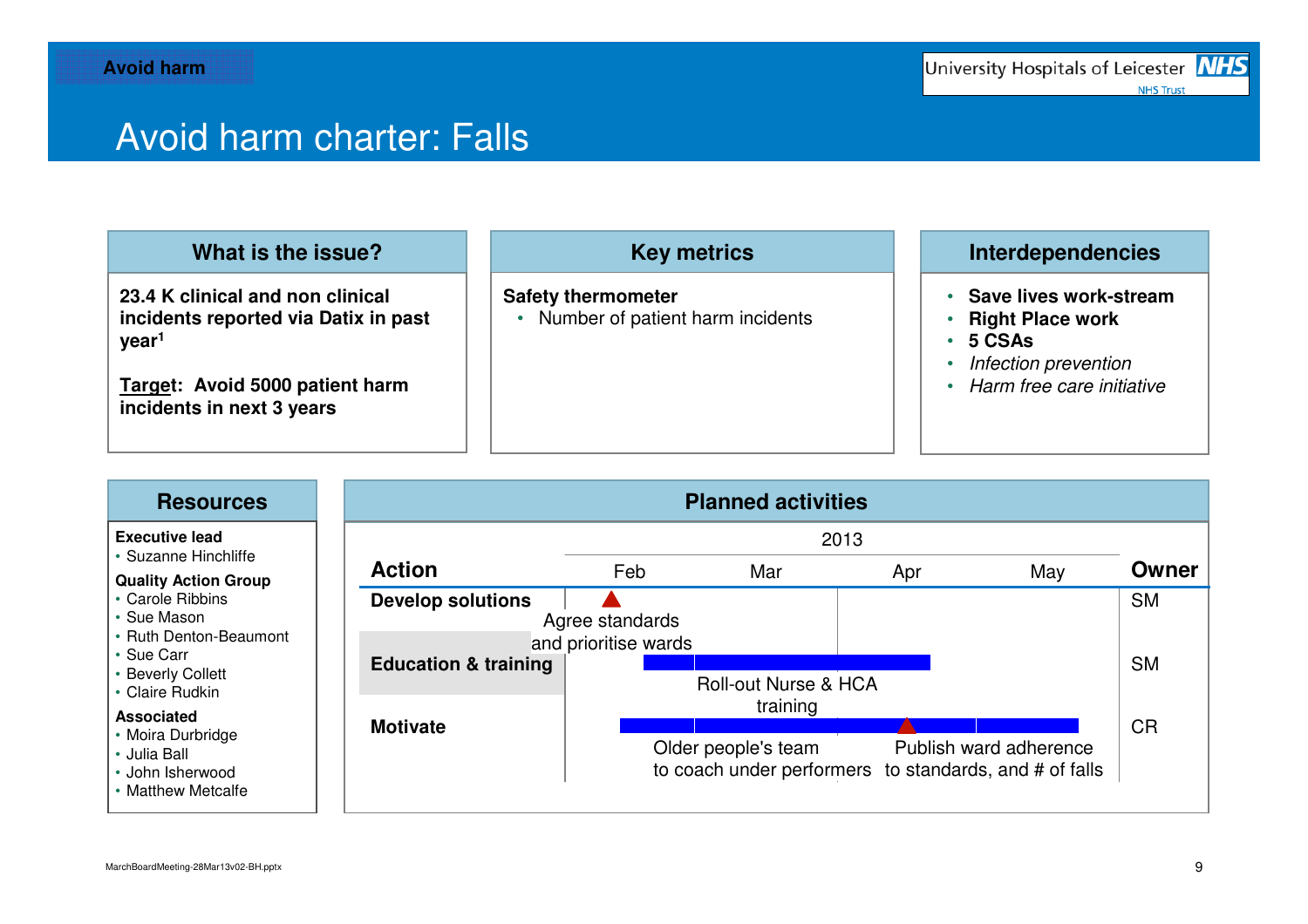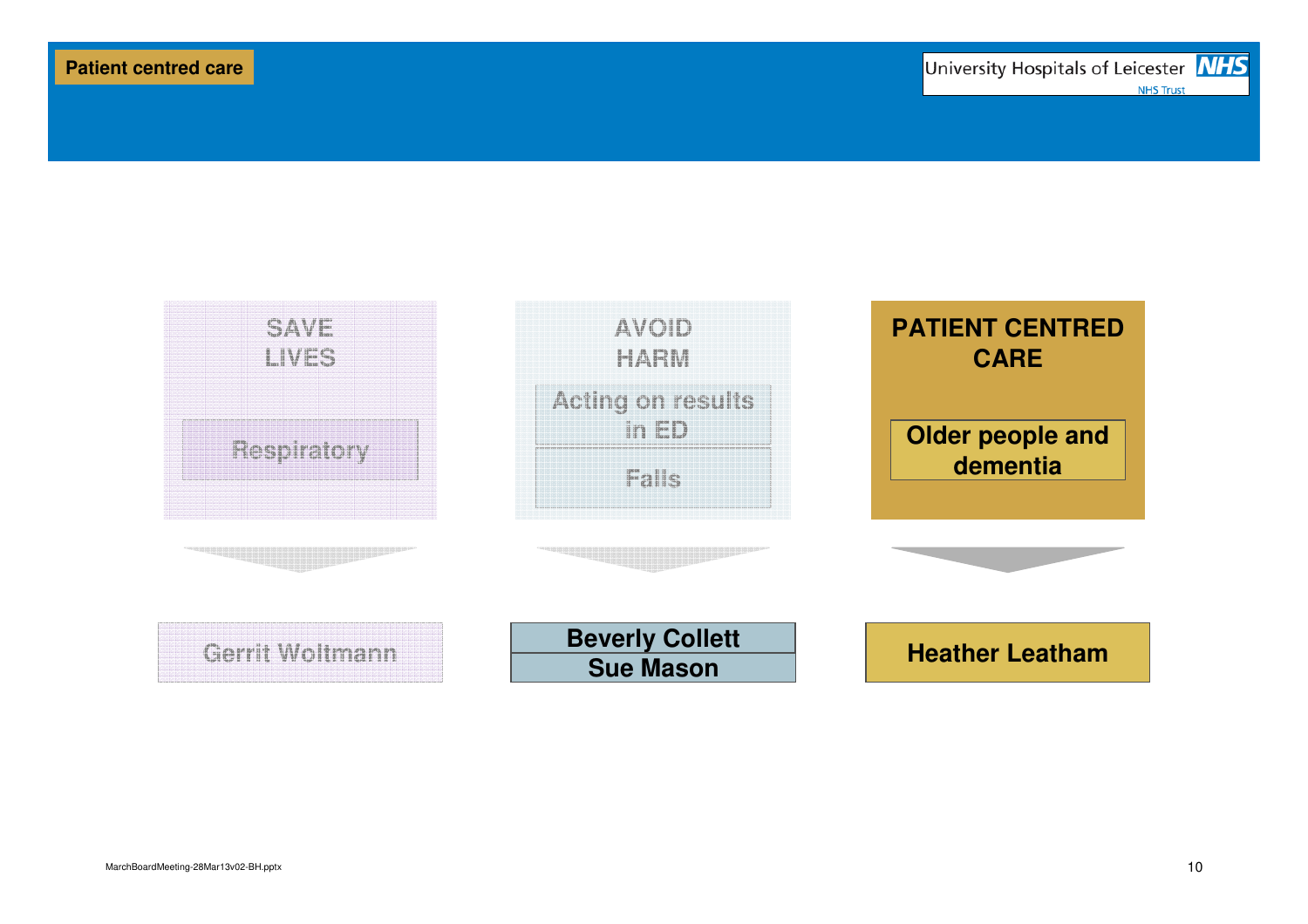## Patient Centred Care: Older people and dementia

| What is the issue?                                                                                                                            | <b>Key metrics</b>                                                         | <b>Interdependencies</b>                                               |
|-----------------------------------------------------------------------------------------------------------------------------------------------|----------------------------------------------------------------------------|------------------------------------------------------------------------|
| UHL has high complaints / admission and low net<br>promoter score compared to peers<br>High proportion of complaints relate to staff attitude | <b>Net promoter score</b><br>• Percentage of patients<br>that recommend us | <b>Releasing Time to Care</b><br>initiative<br><b>Right Place work</b> |
| AIM: Treat all patients with dignity and respect so<br>that 75% would recommend us                                                            | + Patient survey                                                           |                                                                        |

| <b>Resources</b>                                                                                           | <b>Planned activities</b>                     |                 |                                   |                      |                               |     |           |           |
|------------------------------------------------------------------------------------------------------------|-----------------------------------------------|-----------------|-----------------------------------|----------------------|-------------------------------|-----|-----------|-----------|
| <b>Executive lead</b>                                                                                      |                                               |                 |                                   |                      | 2013                          |     |           |           |
| • Suzanne Hinchliffe                                                                                       | <b>Action</b>                                 | Feb             | Mar                               | Apr                  | May                           | Jun | Jul       | Owner     |
| <b>Quality Action Group</b><br><b>Carole Ribbins</b><br>• Heather Leatham<br>• Simon Conroy<br>• Sue Mason | <b>Education &amp; training</b>               | ID priority     |                                   | Education & training |                               |     |           | SM/NS     |
|                                                                                                            | <b>Multi-disciplinary working</b><br>Resource | wards           | roll-out<br>Meaningful activities |                      |                               |     |           | <b>HL</b> |
| • Andy Jones<br><b>Associated</b><br>• Phil Walmsley                                                       | centre<br><b>Communicate effectively</b>      | team<br>Matrons |                                   |                      | Personal profiles White board |     | Teachback | CR/NS     |
| Mark Wightman                                                                                              | Track & hold to account                       |                 | at visiting                       |                      | Agree metrics,<br>& track     |     |           | <b>CR</b> |